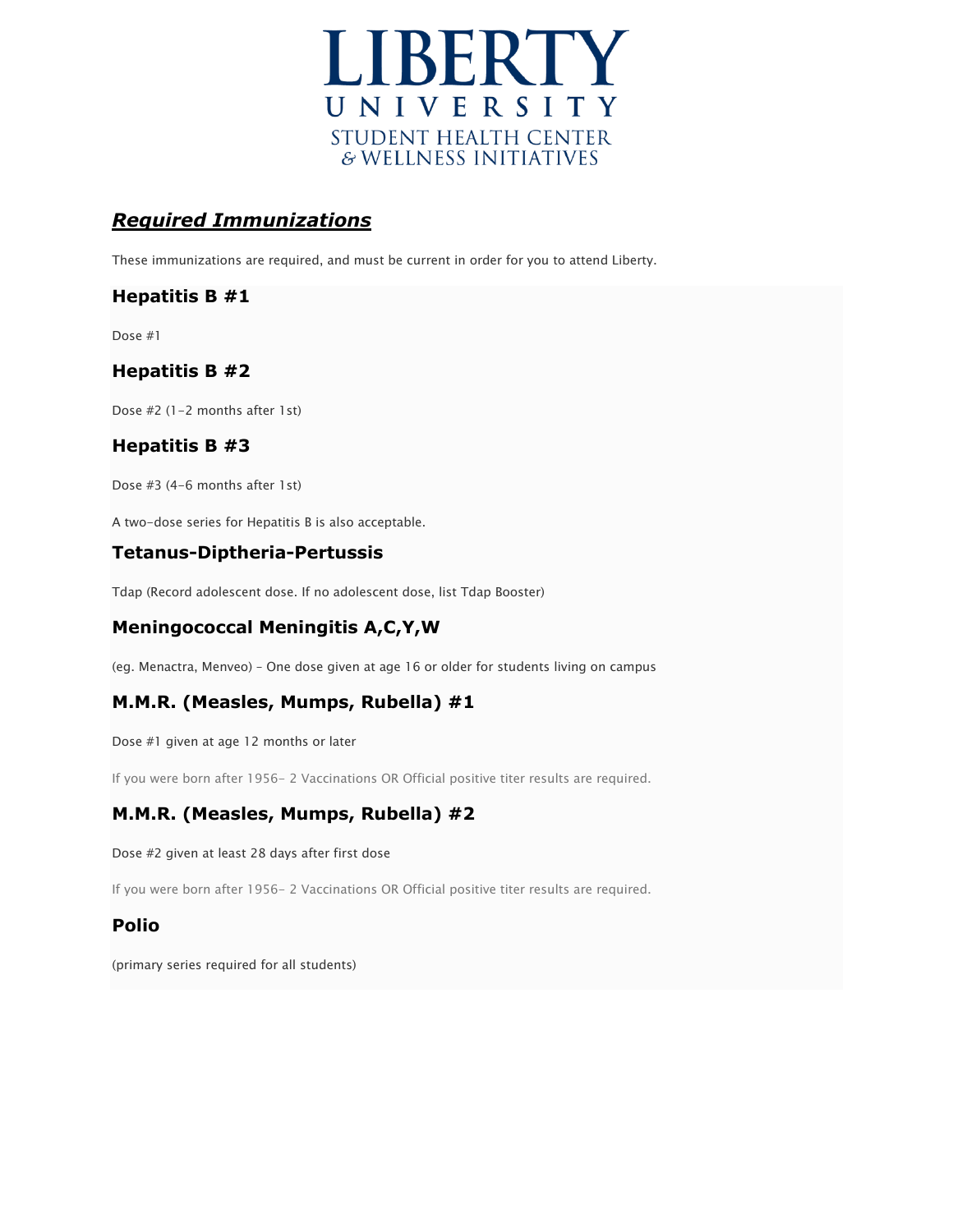

# *Recommended Immunizations*

These immunizations are recommended, and do not need to be completed in order to satisfy the immunization requirements for student enrollment.

# **Hepatitis A #1**

Dose #1

# **Hepatitis A #2**

Dose #2 (given 6-12 months after first)

# **Varicella (Chickenpox) #1**

Dose #1 given at age 12 months or later

# **Varicella (Chickenpox) #2**

Dose #2 given at least 28 days after first dose

# **Typhoid Fever**

Typhoid vaccinations are not usually needed in the U.S. It is usually recommended only for international travelers going to developing countries where exposure to contaminated food or water is likely. If needed, there are currently two vaccines available in the United States. Please consult your doctor or travel clinic to determine which vaccine is right for you.

## **Influenza**

Given as one dose.

#### **Human Papillomavirus #1**

Dose #1

#### **Human Papillomavirus #2**

Dose #2 (1-2 months after 1st)

## **Human Papillomavirus #3**

Dose #3 (4-6 months after 1st)

## **Meningococcal Meningitis Serotype B #1**

Dose #1 (Bexsero or Trumenba)

(eg. Trumenba or Bexsero) Providers- Please review carefully- This vaccine was CDC approved in 2015)